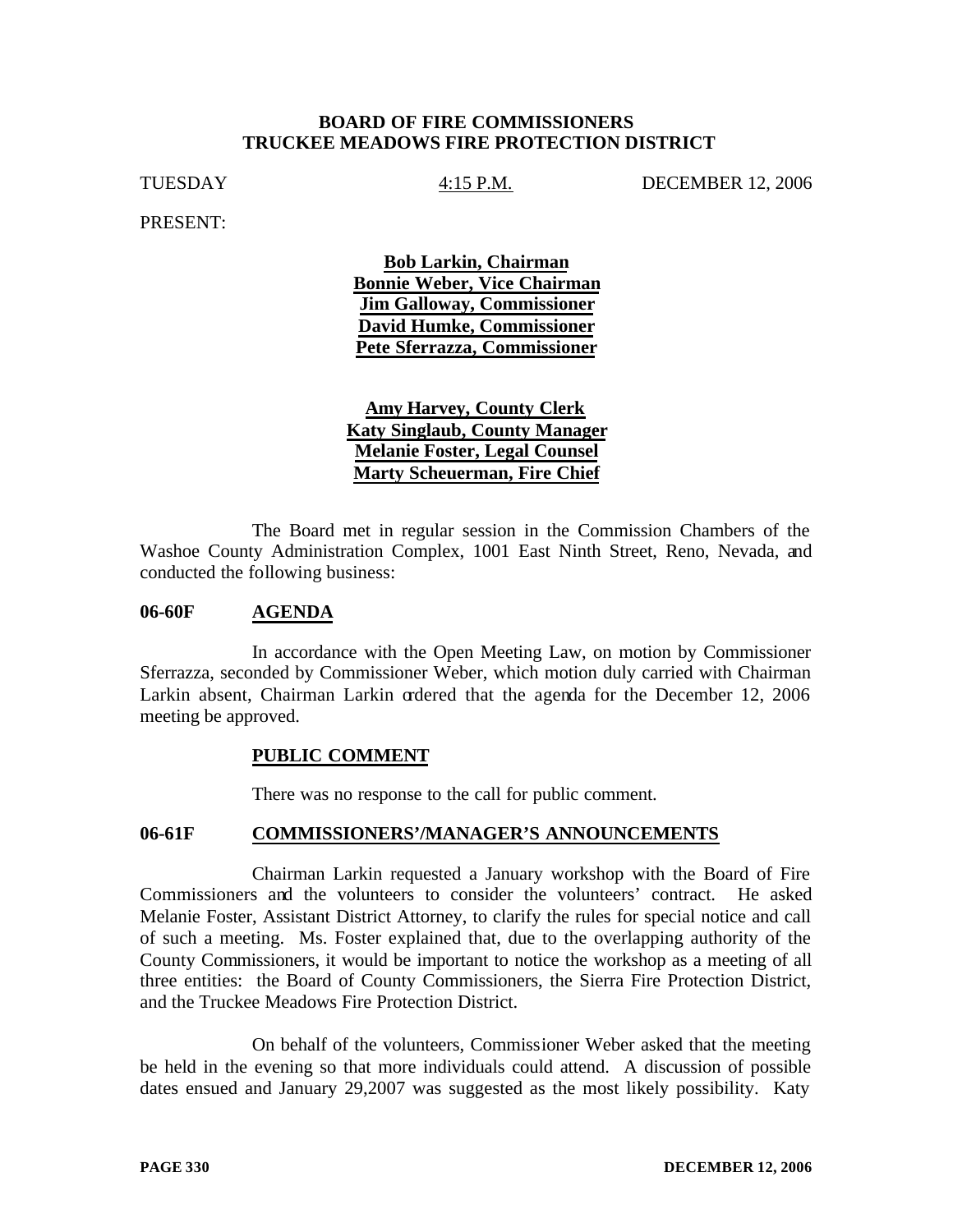Singlaub, County Manager, stated that John Slaughter, Management Services Director, would temporarily fulfill the duties of the Regional Fire Service Coordinator and work with the parties to coordinate schedules and notices.

# **06-62F MINUTES**

On motion by Commissioner Weber, seconded by Commissioner Galloway, which motion duly carried, Chairman Larkin ordered that the minutes of the October 10, 2006 regular meeting be approved.

# **06-63F PROFESSIONAL SERVICES AGREEMENT – WALKER & ASSOCIATES**

Chairman Larkin referred to Section I, Paragraph A of the Professional Services Agreement and asked Mary Walker of Walker & Associates if she would participate materially with the Board of Fire Commissioners in negotiations with the Volunteer Fire Association. Ms. Walker indicated that she would be happy to participate in this or any other duties to assist the Board. She also offered to compile financial data regarding the volunteer fire departments. Commissioner Sferrazza mentioned an issue brought up by the North Valleys Citizen Advisory Board regarding the cost of turnouts and other equipment distributed to volunteers that was unaccounted for.

Upon recommendation of Neeroo Manning, Fiscal Analyst, on motion by Commissioner Sferrazza, seconded by Commissioner Humke, which motion duly carried, it was ordered that the Professional Services Agreement with Walker & Associates for the period of December 1, 2006 through November 30, 2007, in an amount not to exceed \$48,000, be approved and the Chairman be authorized to execute the same.

# **06-64F AUDITED FINANCIAL STATEMENTS – FISCAL YEAR 2005/06**

Mary Walker, District Financial Consultant, stated that the opinion of the auditor was unqualified, meaning that the statements presented fairly in all material respects. The auditors found no financial weaknesses of a magnitude to justify inclusion in the audit report, and there were no statutory violations or recommendations for improvement. Ms. Walker noted that the general fund's actual unreserved fund balance as of June 30, 2006 was approximately \$6,200,000, representing 33 percent of the total general fund expenditures and operating transfers. Part of this fund balance would be used in 2006/07 to fully fund future liability costs in the workers' compensation fund, pre-funded retiree health benefits, and to fund capital projects.

Ms. Walker discussed the objective to fully fund pre-funded retiree health benefits, the workers' compensation fund, and the debt service fund. Pre-funded retiree health benefits were fully funded as of June 30, 2005 compared with the actuarial report at that time, but the actuary came out with new estimates for 2006 that were about \$600,000 higher than anticipated. In regard to the workers' compensation fund, there was a net fund deficit last year of about \$607,000 and a \$1,800,000 transfer brought that down to a \$17,000 deficit. Ms. Walker recommended an additional \$100,000 transfer to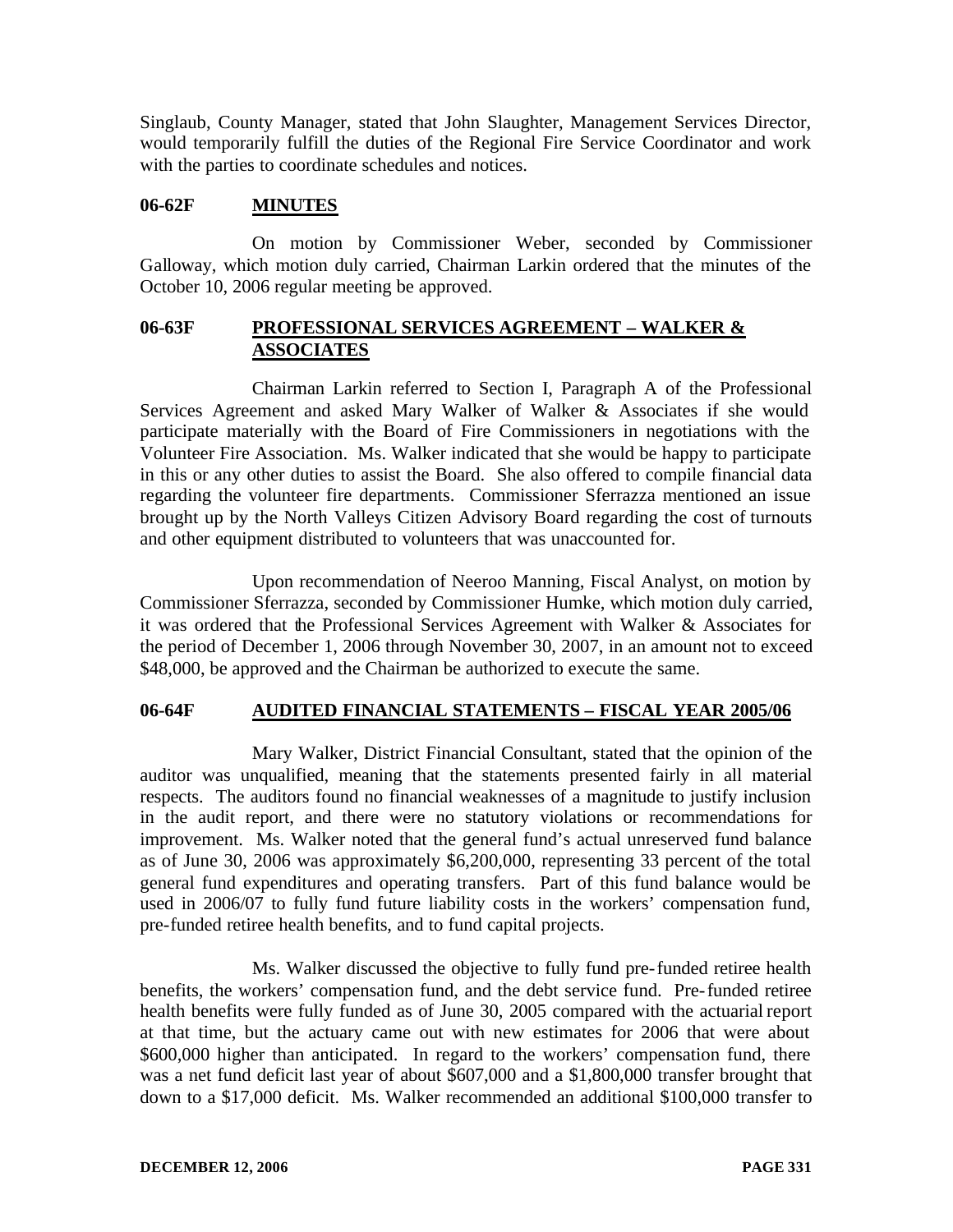shore up the workers' compensation fund for the future. With respect to the debt service fund, proceeds from the sale of the old Sun Valley Fire Station and a small transfer made this year would fully fund the debt service fund and the new Sun Valley Fire Station. Ms. Walker stated that all funds were in good financial shape.

Commissioner Galloway discussed the \$600,000 underfunding of retiree health benefits. Ms. Walker commented that the actuarial estimates varied widely from one year to the next and there were plans to do the actuarial reports every two years, hopefully smoothing out the annual adjustments.

Commissioner Sferrazza asked to hear comments from the auditor's representative. Felicia O'Carroll, a partner with Kafoury, Armstrong & Company reiterated that the auditor's opinion was unqualified, which was the highest level of assurance offered by the certified professional accountants' profession. She concurred in all respects with Ms. Walker's report to the Board.

In response to the call for public comment, Dulcie Lilly of the Lemmon Valley Volunteer Fire Department expressed her enthusiasm and support for the Strategic Planning Committee for the volunteers and auxiliary. She also issued a call to the community for volunteer recruits. Ms. Lilly indicated that issues with budgeting and the architect were being resolved before planning a groundbreaking ceremony for the Lemmon Valley Volunteer Fire Station.

On motion by Commissioner Galloway, seconded by Commissioner Weber, which motion duly carried, Chairman Larkin ordered that the Truckee Meadows Fire Protection District Audited Financial Statements for fiscal year 2005/06 be accepted.

# **06-65F VOLUNTEER/AUXILIARY REPORT – NOVEMBER 2006**

Chairman Larkin asked if the Sierra Fire Protection District and Truckee Meadows Fire Protection District could contribute funding to the strategic planning process. Chief Marty Scheuerman responded affirma tively, commenting on the organizational importance of the strategic management effort. He expects an agreement to come back to the Board soon after the holidays, which would include input from Mary Walker, District Financial Consultant, and John Slaughter, Management Services Director.

On motion by Commissioner Humke, seconded by Commissioner Sferrazza, which motion duly carried, Chairman Larkin ordered that the Volunteer/Auxiliary report for November 2006 be accepted.

**\* \* \* \* \* \* \* \* \* \***